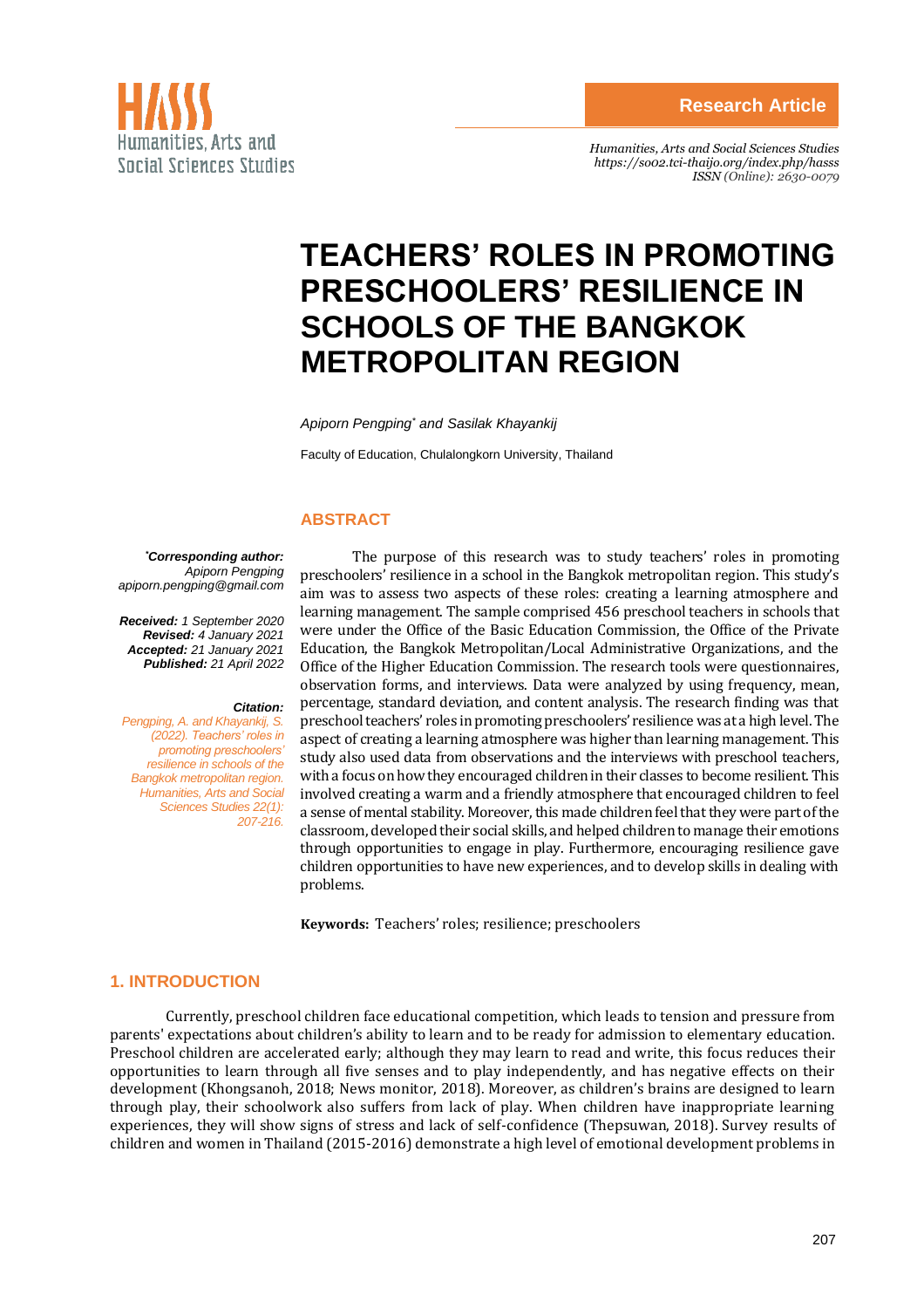preschool children (79.4%). Children aged 1-14 years (73.1%) also suffered from problems due to physical and psychological violence at home (UNICEF, 2017). Furthermore, Nopmaneejumruslers (2020) mentions the negative effects of physical violence and physical punishment against preschoolers perpetrated by caregivers in childcare centers who cannot keep order in their classrooms, such as smacking, pinching, or striking children. Psychological violence is another type of violence that occurs in childcare centers. Inappropriate and negative words such as stupid, foolish, or naughty are used to label young children who misbehave or cannot keep up with the rest of the class. As a result, young children will exhibit negative behaviors due to inappropriate teacher behaviors.

One of the essential things that helps children to overcome these obstacles is resilience. Resilience refers to the human potential to face problems or situations and deal with them successfully. Grothberg (1995) states that resilience depends on three main factors: having external sources of support, having a healthy mental state, and having skills to solve problems. Developing resilience thus depends on the support that children receive from the people around them. Resilient people have strong social capabilities: they can establish relationships, develop problem-solving skills, think abstractly, plan, and ask others for help. Moreover, resilient persons are aware individuals who use strategies to overcome obstacles, accept the consequences of their actions, and are confident that good things will happen (Bernard, 1993; Bernard, 1995; Gilligan, 2000).

Teaching plays an essential role in the development of preschool children by providing a balanced learning experience. This covers all aspects of development, helping children to learn in the face of demanding situations, and to solve problems appropriately according to a child's individual potential, which thereby encourages children to live happily in society (Niemhom, 2012; Office of Academic Affairs and Educational Standards Office of the Basic Education Commission, Ministry of Education, 2008). Nolan et al. (2014) found that positive teachers' guidelines for promoting resilience in children include attention to the physical environment of the classroom and creation of rules or agreements with children as to roles and responsibilities. Effective teachers encourage children to accept their emotions and not to judge their emotions, by talking to them gently and supporting self-regulation. They create a classroom atmosphere in which mistakes are normal and acceptable, allowing children to learn to solve problems that arise. In encouraging children to play and choose activities freely, the effective teacher observes and assists as needed - promoting positive relationships between children-children, children-teachers, and teachers-parents. Such teachers promote resilience by modeling emotional stability themselves and adhering to the class agreements made together with the children, which include options for children to practice decision-making.

Bangkok metropolitan regions are high-risk areas for social problems, which directly and indirectly affect preschool children. Nevertheless, children can overcome those obstacles if they have learned with the help of teachers to be resilient. Resilience is an effective strategy to prevent and solve mental and social problems that occur not only in a preschool child's present circumstances, but that also may occur in the future. Therefore, the researcher aimed to study teachers' roles in promoting preschoolers' resilience in effective ways, in the context of a rapidly changing Thai society.

## **2. LITERATURE REVIEW**

Educators use a variety of terms for resilience (including recovery, emotional flexibility, mental immunity, ability to recover energy, and mental strength). However, this paper uses the term resilience.

#### **Resilience**

Resilience is a dimension of mental health that is important to human well-being. Resilience comes from a Latin root meaning the ability to recover. There is no fixed word for this concept in Thai. Resilience should be strengthened beginning in early childhood because children with resilience tend to be children who can convey their thoughts, display empathy, are good at problem-solving, are responsible, form healthy attachments, and have good relationships with caregivers (Inkaew et al., 2009).

Ginsburg and Jablow (2014) define resilience as an increase in human capacity in the face of adversity, which leads to continued human existence in this imperfect world and progress with optimism and confidence. Resilience is the ability to recover from defeat. A resilient person can see challenges as opportunities to be met, instead of reacting with suspicion, malice, or a sense of victimhood. Resilience is a critical factor in adjustment and success in life.

#### **Factors in promoting resilience**

Grothberg (1995) studied the ability to resilience by dividing the factors that enhance resilience into three areas: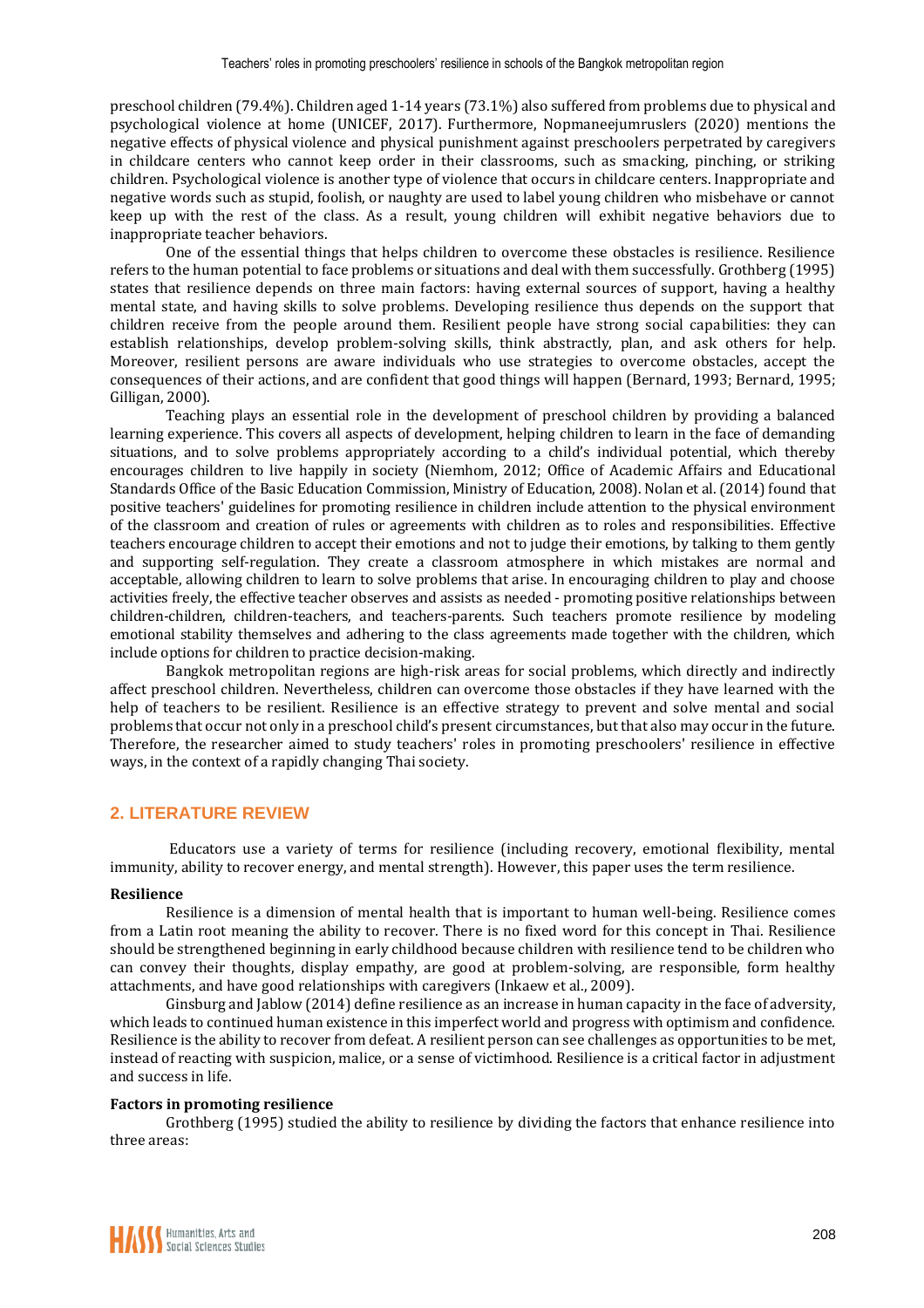- − Having external support (I have) is when people are aware of having social support, which teaches the principles and real life skills that promote resilience by developing stability and safety.
- − Having a healthy mental state (I am) is the power to handle stressful situations, including feelings, attitudes, and self-beliefs.
- − Having social skills and interacting with others (I can) refers to the social skills learned from interacting with others.

Gilligan (2000) states that the promotion of resilience can be achieved through the promotion of the following factors:

- − Secure base, in which a person receives love, support, or help when there is a problem. Feelings of security arise from good relationships with family, community, and environment.
- − Self-esteem, which comes from people receiving love and care. When people feel that they are loved, this fosters self-esteem.
- − Self-efficacy is the ability to manage things as an individual; these perceptions and abilities are promoted by caregivers who model and give instructions on problem-solving, thus encouraging confidence.

## **Characteristics of a person with resilience**

Persons with resilience learn and grow from encountering obstacles or challenges. This helps them to lead healthy lives, with a sense of happiness and success. Bernard (1993; 1995) states that children who are resilient work well, play well, are loving, and expect good things. A resilient child shows five crucial characteristics:

- − Having social competence (sympathy, caring, flexibility, well-developed communication skills, and humor). Resilient children tend to create good relationships between themselves and others, which helps them to bond with families, communities, and schools.
- − Having skills in problem-solving, which include being able to think a problem through, to form a plan to solve the problem, and to request and acquire the resources necessary to solve the problem.
- − Having an awareness of social oppression, such as abusive parents and social inequality, and being able to create strategies to deal with and overcome these obstacles.
- − Having a sense of individuality, which includes the ability to perform tasks on one's own, to take charge of one's environment, and to believe that one's circumstances are in part a result of one's actions and abilities. Individuality also helps a person to reject negative and inappropriate messages about themselves.
- − Having strong goals, optimism and hope about the future, and the motivation and perseverance to study and accomplish things.

## **Teacher guidelines for promoting resilience**

Teachers play a crucial role in promoting resilience in children. Inkaew et al. (2009) state that teachers enhance resilience of children by providing opportunities for children to show personality, ability, and thinking. These include organized group activities that encourage children to feel part of a group, which is an essential basis for coexistence in society.

Petty (2014) acknowledged that working with children is a challenge, especially when children face difficulties, and developed the following guidelines for teachers to promote resilience in children:

- − Support children's understanding of other people. Understanding other people and perspectives strengthens children's feelings and minds. Use literature to develop this understanding. Encourage children to express opinions about characters and feelings about stories. In group discussions, encourage children to listen to the opinions and feelings of other children, creating a positive mutual experience.
- − Gain children's trust. Children need close, attentive adults as guides when they face challenges. Teachers are crucial figures in giving advice and helping to strengthen resilience in children.
- − Cultivate deep listening, which involves really hearing and paying attention to what children say. Deep listening is necessary to understanding individual children and to encouraging resilience.
- − Teach children to learn from mistakes. Help them to consider the future by using past experiences as lessons and looking at future experiences as opportunities to strengthen the self. Allow children to set goals and make plans in the short and long term.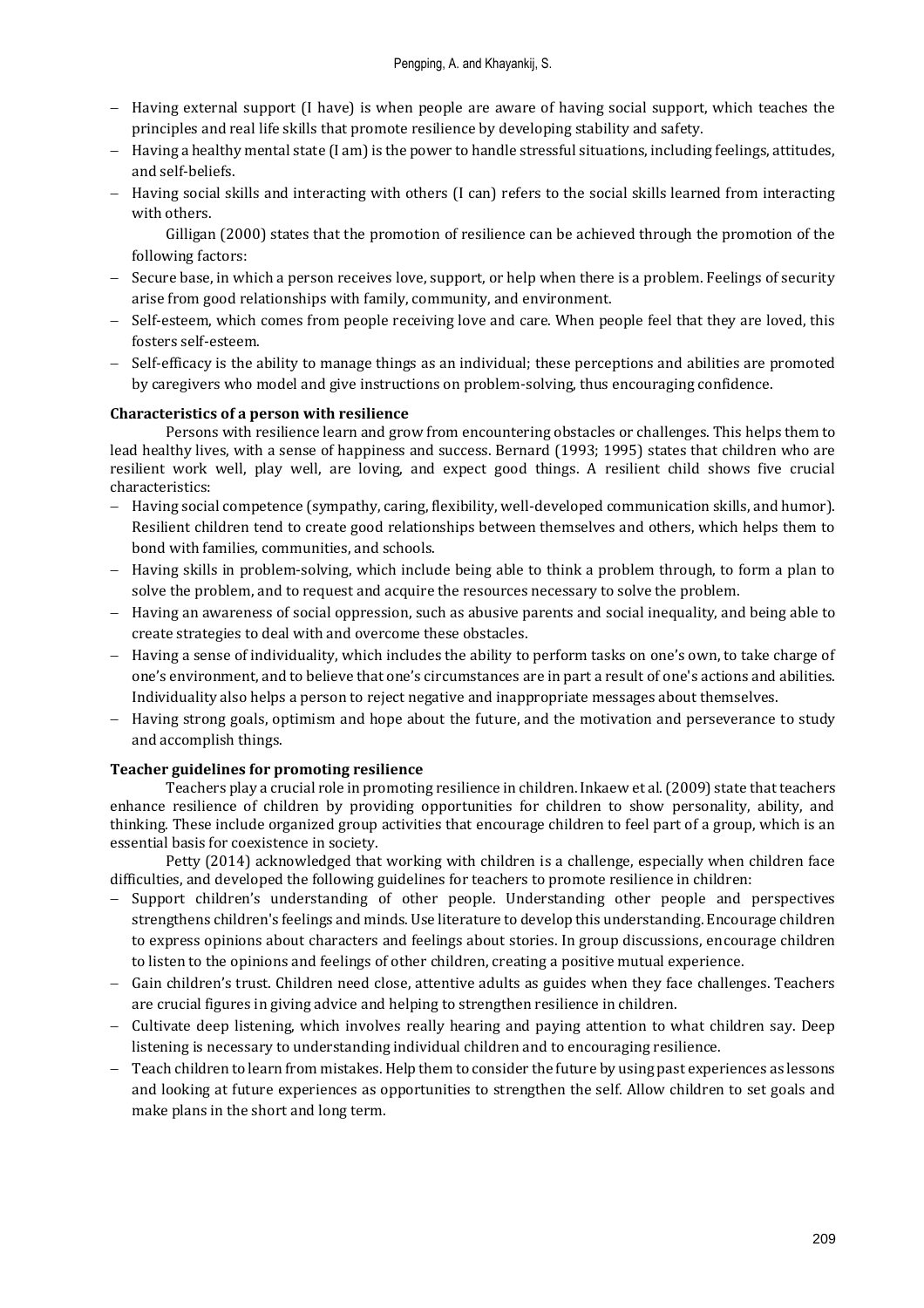- − Accept the identity of each child, and study the characteristics and temperaments of children, as well as their cultural differences. Teachers need to know what expectations are appropriate for the development of children at each age in order to plan and design appropriate activities.
- − Identify the strengths and competence of individual children to help children overcome their weaknesses. Organize activities that are consistent with ability, and provide opportunities for a do-over to improve. Give warm, gentle advice.
- − Teach that mistakes are acceptable and are learning opportunities. Allowing children to repeat tasks and correct mistakes helps them to practice proper behavior and builds trust with their caregivers.
- − Encourage children to develop responsibility by allowing them to look after themselves and others, to participate in caring for their environment (for example, cleaning the classroom or caring for animals in the classroom), to help other children in the class, and to be responsible for public property.
- − Help children to create classroom rules in regard to everyday daily activities, and to develop commitment to meeting those obligations.
- − Model and teach problem-solving (identifying a problem, working out solutions, and finding needed resources). Problem-solving is a key skill in developing resilience.

Nolan et al. (2015) said that the context of kindergarten is an essential place for teachers to promote, support, and protect the resilience of children through a variety of classroom practices. Teachers should consider the following points raised by these authors:

- − Classroom environment. Design a peaceful space within the classroom, and encourage children to express their feelings and emotions. The classroom should foster positive relationships, healthy daily routines, and reasonable expectations, including accepting mistakes and practicing tasks until students achieve competence.
- Relationships. Building a good relationship with children means that the teacher must be sensitive to the feelings of children. Both model and encourage children to listen to others with intention and respect. Create opportunities for children to practice skills by following the class agreement. Furthermore, train children to be good speakers and listeners in circle/reading time.

Classroom practice. Teachers should focus on the emotional and social learning of children in the classroom. Classroom practices include the following:

- − Modeling behavior and language usage; being gentle and consistent in setting the tone and content of classroom language and behavior, and helping children to do the same.
- − Teaching social skills. Supporting social skills for children by using both small and large group activities. Also, using role-playing strategies help children to understand others' behaviors.
- − Supporting self-regulation in children by providing feedback and suggesting appropriate solutions for interacting with others.
- − Offering both choice and structure. A daily routine helps children to know the expectations the teacher has of them. Within these boundaries, the teacher should give children one or two choices to foster their independence and decision-making skills.
- Encouraging play skills. Play is a way of learning for children, and makes the world a better place for children. Playing helps children to solve problems by themselves through interesting and stimulating activities. The teacher's role is to observe play and to help children to interact with one another in ways that encourage growth.

Based on this literature review, the research for this paper focuses on two aspects of education: creating a learning atmosphere (including being a role model for classroom interaction and classroom management), and learning management (including teaching social skills, supporting learning, and promoting play).

# **3. METHOD**

## **Research design and participants**

## *Participants*

This survey research collected data from preschool teachers in the Bangkok metropolitan region, including the Office of the Basic Education Commission, the Office of the Private Education, the Bangkok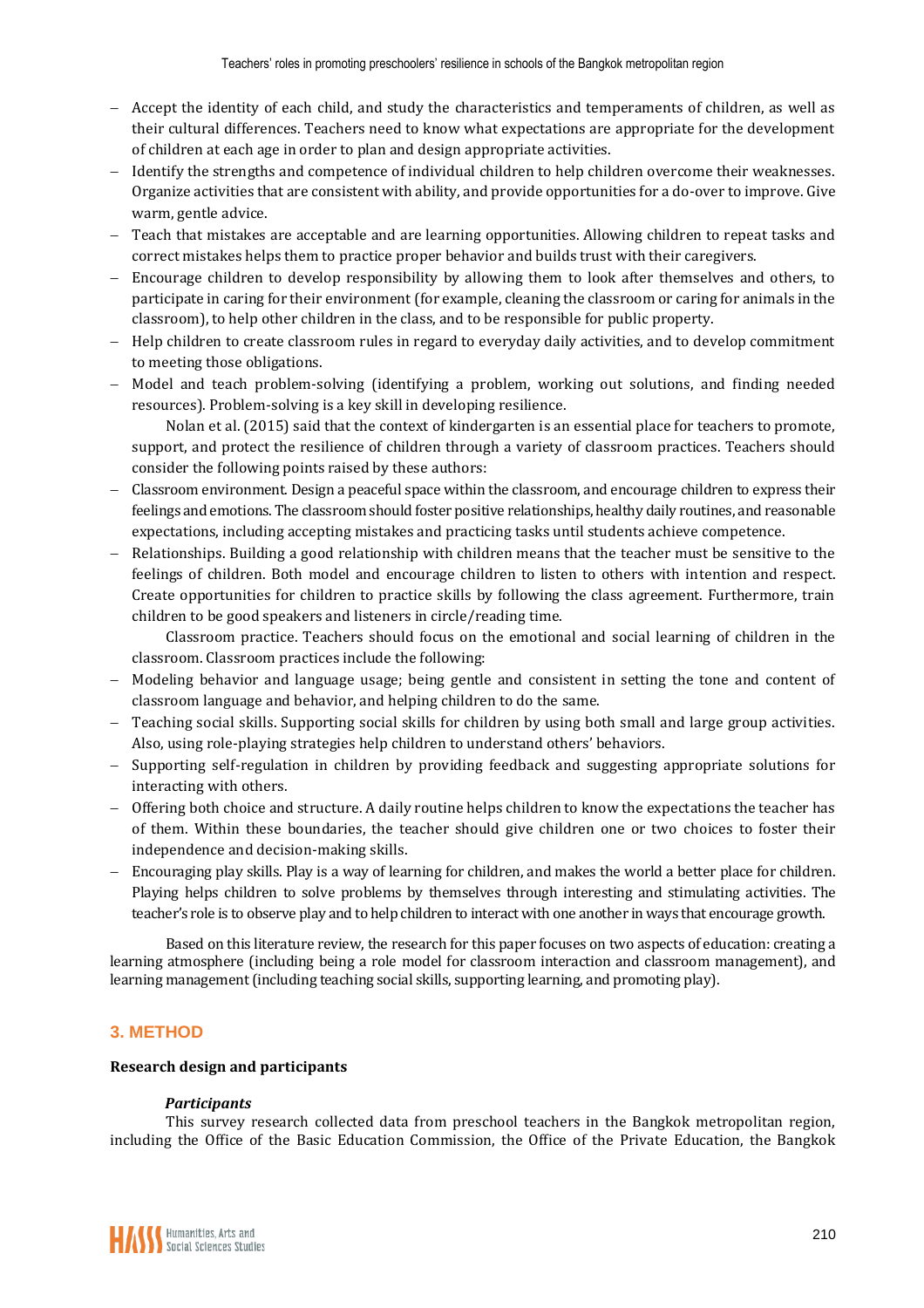Metropolitan Administration/Local Administrative Organization, and the Office of the Higher Education Commission.

The population used in this research comprised 12,834 preschool teachers from 2,274 schools located in 6 provinces within the Bangkok metropolitan region. Multi-stage sampling was used to select the samples. Firstly, the sample size was determined using Taro Yamane's formula, the number of samples were at least 390 preschool teachers. Secondly, the researchers increased 17% of sample size which were 456 preschooler teachers. Then, cluster sampling was used to divide the samples according to 4 affiliations equally which were 114 of each. In each affiliation, cluster sampling was used to divide the samples equally according to 6 provinces within the Bangkok metropolitan region. Each province thus would require 19 preschool teachers to answer the questionnaires from each of the 4 affiliations. Then purposive sampling using criteria of top 5 average scores from each affiliation questionnaire were used in order to conduct the instructional observation and indepth interview. Twenty informants, 5 from each affiliation, were selected.

Four hundred fifty-six responses were collected through a questionnaire, and twenty were collected through an observation form and in-depth interview done by the researchers.

#### *Questionnaires*

The questionnaire is divided into three parts. Part 1, general information, contains sixteen checklist items and open-ended questions. Part 2 contains information about the teachers' role in promoting preschoolers' resilience in two aspects: creating a learning atmosphere and learning management. There are fifty items on a 1-5 rating scale (always, very often, sometimes, rarely, and never). Part 3, information about problems and suggestions on the teachers' role in promoting preschoolers' resilience, contains three checklist items and open-ended questions. The content validity of questionnaires is 0.96, and the reliability of the questionnaires is 0.898.

#### *Observations*

The observations form consists of two parts. Part 1, general information, contains seven open-ended questions. Part 2, observation record table, contains twenty checklist items on two aspects of teaching: creating a learning atmosphere and learning management. The content validity of the observations form is 0.98 while the inter-rater reliability of the observation form is 0.837.

#### *Interviews*

The interview questions are divided into two parts. Part 1, general information, contains seven openended questions. Part 2, the teacher's role in promoting preschoolers' resilience in two aspects, contains twenty questions covering two aspects of teaching: creating a learning atmosphere and learning management. The content validity of the observation form is 0.93.

A total of 425 questionnaires, or 93.20%, were returned 390 questionnaires, or 85.53%, were fully complete. Qualitative data collected through observation and interviews were recorded by notes and transcripts made by the researchers.

#### **Data analysis**

Quantitative data were analyzed by using frequency, percentage, mean, and standard deviation. The criteria of mean score is as follows: 4.51-5.00, teachers' practice at the highest level; 3.51-4.50, teachers' practice is at a high level; 2.51-3.50, teachers' practice is average; 1.51-2.50, teachers' practice is at a low level; 1.00-1.50, teachers' practice is at a very low level. Content analysis was used to classify qualitative data from observation and interviews.

## **4. RESULTS**

Most of the teachers who answered the questionnaire were female, aged between 31-40, with bachelor's degrees in early childhood education. The sample group had less than five years average of teaching experience in kindergarten. The number of children in their classes ranged between 26-30. (In the classrooms of the teachers who were interviewed, there was at least one child with special needs in the classroom.) Besides teaching, these teachers were responsible for quality assurance. Their most common free-time hobby was watching movies/listening to music. Although these teachers had some training in stress management, most had never attended training sessions to promote resilience for children, although they believed that they themselves had a high level of resilience, and that resilience is essential for children to achieve at the highest level. However, they also believed that the children in their classes had achieved only a moderate level of resilience. The research shows that the mean score of teacher practice in promoting resilience of preschoolers was at a high level as shown in Table 1: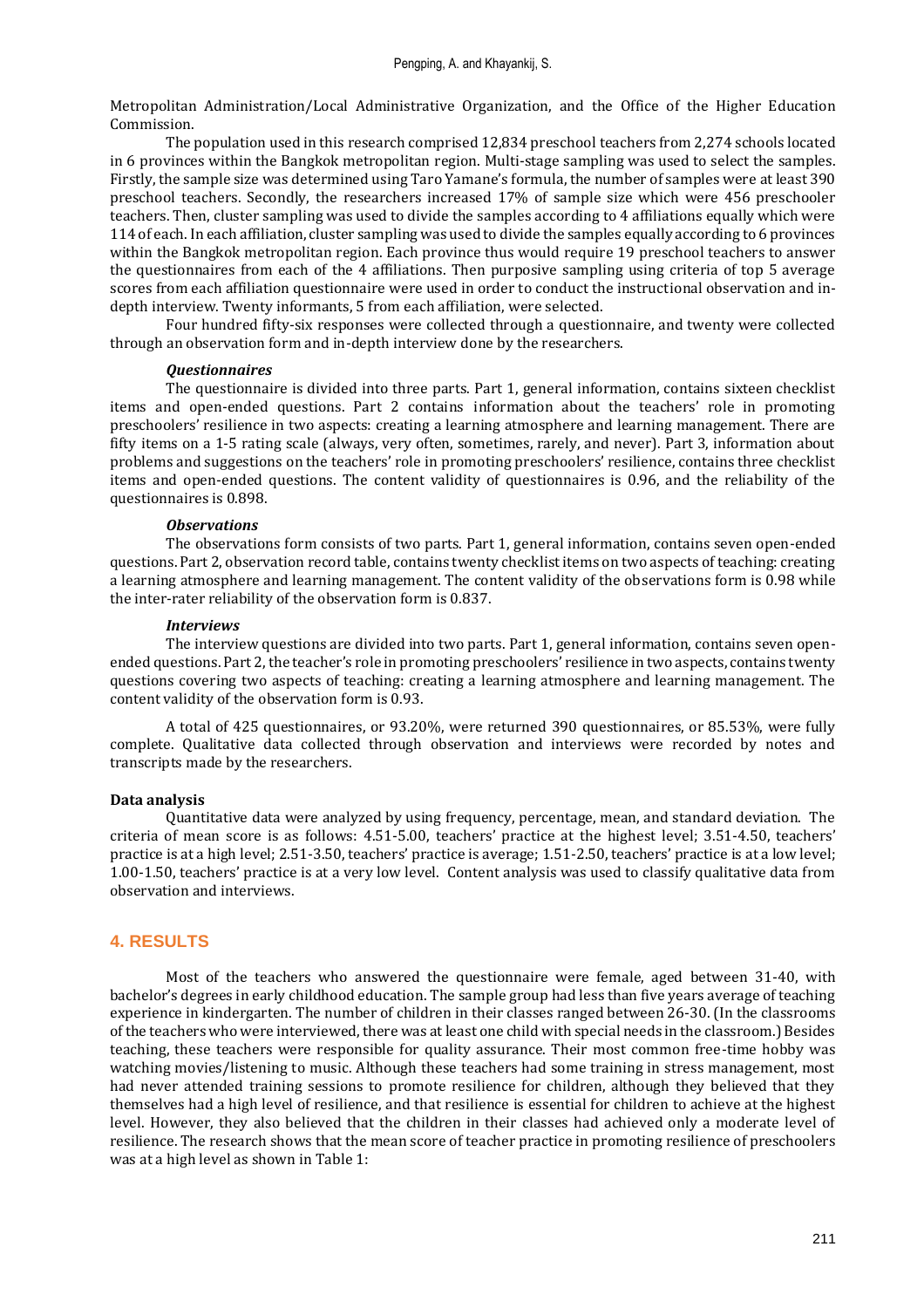|  |  |  |  | <b>Table 1:</b> Mean, Standard Deviation, and Teacher Practice Level |  |  |
|--|--|--|--|----------------------------------------------------------------------|--|--|
|--|--|--|--|----------------------------------------------------------------------|--|--|

| Items                                                                   | Teacher practice level (n=390) |      |           |  |
|-------------------------------------------------------------------------|--------------------------------|------|-----------|--|
|                                                                         | $\overline{X}$                 | S.D. | Interpret |  |
| Creating a learning atmosphere                                          | 4.36                           | 0.38 | High      |  |
| Modeling                                                                | 4.43                           | 0.42 | High      |  |
| Teacher personality                                                     | 4.42                           | 0.45 | High      |  |
| The attitude of teachers towards children                               | 4.46                           | 0.48 | High      |  |
| Classroom interaction                                                   | 4.46                           | 0.45 | High      |  |
| Interaction between children and <i>children</i>                        | 4.59                           | 0.48 | Highest   |  |
| Interaction between children and teachers                               | 4.31                           | 0.55 | High      |  |
| Interaction between teachers and parents                                | 4.47                           | 0.52 | High      |  |
| Class management                                                        | 4.18                           | 0.40 | High      |  |
| Creating feeling is part of the class                                   | 3.95                           | 0.43 | High      |  |
| Learning from mistakes                                                  | 4.41                           | 0.51 | High      |  |
| Learning management                                                     | 4.10                           | 0.36 | High      |  |
| Teach social skills                                                     | 4.34                           | 0.50 | High      |  |
| Problem-solving                                                         | 4.25                           | 0.58 | High      |  |
| Self-regulation                                                         | 4.10                           | 0.68 | High      |  |
| Building relationships with others                                      | 4.58                           | 0.47 | Highest   |  |
| Support learning                                                        | 3.79                           | 0.34 | High      |  |
| Teaching strategies                                                     | 3.86                           | 0.39 | High      |  |
| The experience that is appropriate for the age and ability of the child | 3.72                           | 0.39 | High      |  |
| Play promotion                                                          | 4.11                           | 0.39 | High      |  |
| Decision making                                                         | 3.72                           | 0.41 | High      |  |
| Problem-solving by themselves                                           | 4.24                           | 0.65 | High      |  |
| Self-help as appropriate                                                | 4.54                           | 0.53 | Highest   |  |
| Total                                                                   | 4.23                           | 0.35 | High      |  |

Note: The research shows that the mean score of teacher practice in promoting resilience of preschoolers was at a high level. The aspect that had the highest mean score was creating a learning atmosphere, followed by learning management.

#### **Creating a learning atmosphere**

Teachers practiced this at a high level. The aspect with the highest mean was classroom interaction, followed by model and class management, respectively.

#### *Modeling*

Data from the *questionnaires* found that the teachers practiced modeling at a high level. The data from the *observation* found that most teachers were gentle, mild, smiling, humorous, talked to children using polite words, and listened to children attentively. Moreover, teachers also paid attention to children individually, treated children with respect, showed confidence in children, and paid attention to the answers children gave in different situations. The data from the *interviews* found that all teachers interviewed had the traits of a resilient person, including self-confidence, assertiveness, emotional expressiveness, rationality, calmness, optimism, and adaptability. Furthermore, these teachers had the ability to listen to children deeply, consider children's individual differences, and to help them in problem-solving by recognizing that mistakes are normal and that practice can resolve problems.

#### *Classroom interaction*

Data from the *questionnaires* found that the teachers practiced at a high level. Data from the *observations* found that children in the classroom shared activities with friends smoothly and helped friends through problems. The teachers encouraged the children to communicate with them, and were affectionate toward the children. Teachers and parents helped each other by allowing parents to participate in the class. The data from the *interviews* found that children in these classrooms had a high level of interaction and helped each other. The teachers were friendly to children, and listened to them without being quick to judge. Teachers and parents worked together to solve children's behavior problems, and exchanged information regularly with each other.

#### *Class management*

Data from the *questionnaires* found that the teachers practiced at a high level. Data from *observations* found that teachers encouraged children to be part of the classroom by having them help to design the environment, make a class agreement, make an activity agreement, and set a clear daily routine. Teachers designed a variety of classroom activities. When a mistake occurred in the classroom, teachers responded to these events calmly, did not scold children, and used phrases such as "It is okay" and open-ended questions to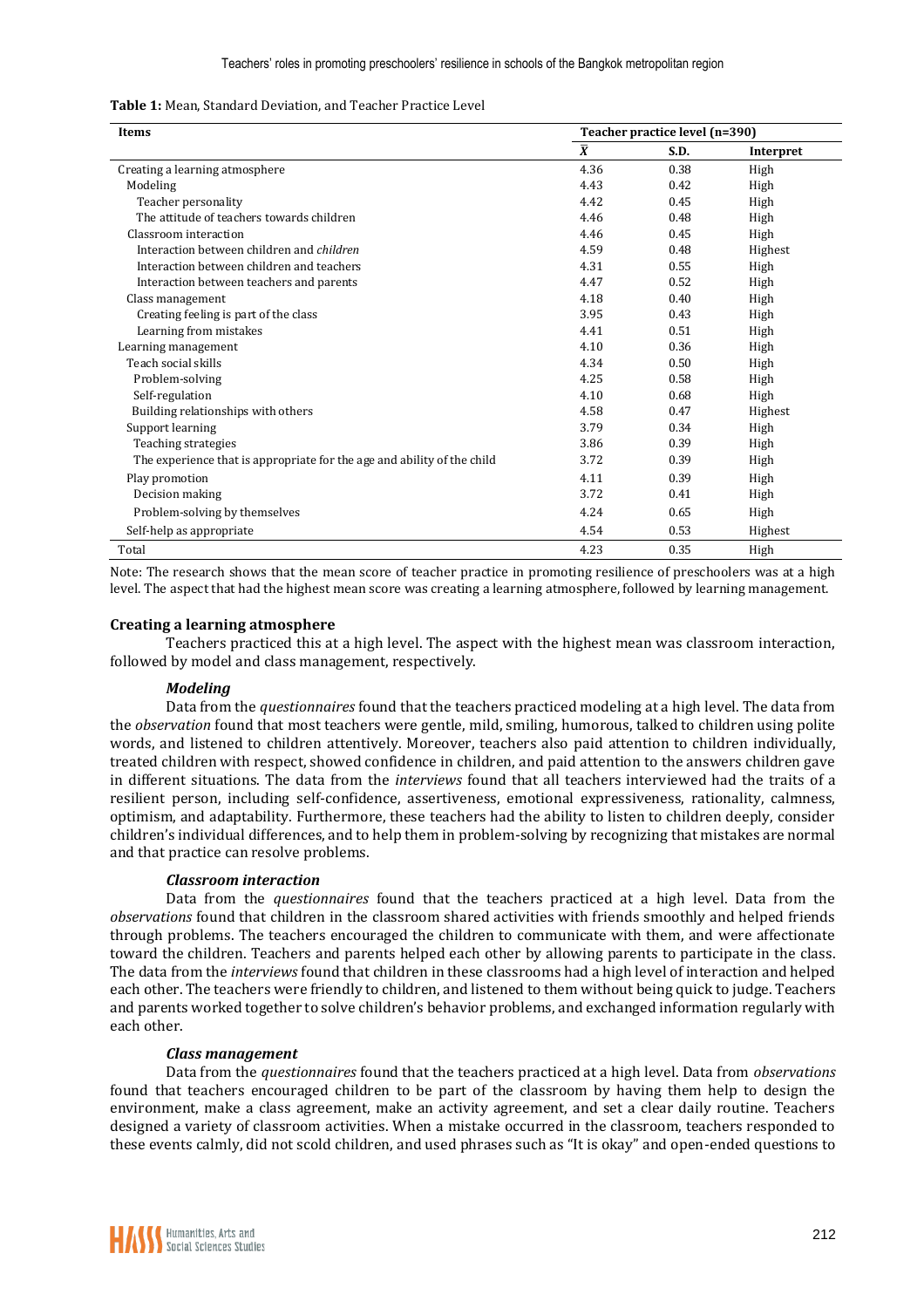encourage children to review and solve problems. Data from the *interviews* found that teachers encouraged children to participate in designing the classroom environment and special activities. When a mistake occurred, teachers reacted positively, and used the situation as an opportunity for children to learn together.

## **Learning management**

Data from the questionnaires found that the teachers practiced at a high level. The aspect with the highest mean was teaching social skills, followed by play promotion and support learning, respectively.

## *Teach social skills*

Data from the *questionnaires* found that the teachers practiced at a high level. Data from the *observations* found that when problems occurred in the classroom, teachers modeled acceptance and solving problems (which occurred regularly) calmly. They also encouraged children to set work goals and plan what they wanted to do on their own. Teachers used open-ended questions to help children assess and control emotions, encouraged explanations for feelings and behavior, taught children to express and recognize forgiveness, and helped children to relax through sensory activities. The interaction between children in the classroom was positive; children listened to what their friends said intently, and sympathized with their problems. Data from the *interviews* found that teachers were excellent models for solving problems, using the techniques observed and described above. In addition, teachers encouraged children to be generous with others, including children with special needs, and positively reinforced generous behavior.

## *Support learning*

Data from the *questionnaires* found that the teachers practiced at a high level. Data from the *observations* found that teachers gave timely advice to the children and organized a variety of classroom activities. The teachers identified the weaknesses and strengths of the children, and organized activities appropriate to their individual abilities and development. Data from the *interviews* found that teachers provided appropriate feedback by giving compliments when children showed positive behavior, and warnings when children showed negative behavior. Teachers valued children's efforts more than results, recognizing the weaknesses and strengths of each child in the classroom, and provided exercises and assessment based on individual abilities.

## *Play promotion*

Data from the *questionnaires* found that the teachers practiced play promotion at a high level. Data from the *observations*found that teachers encouraged exploration and play, acting as facilitators and preparing the equipment for the children's use. While children played, teachers carefully observed them, noting problems and progress. When problems occurred during play, teachers gave children time to solve problems and negotiate by themselves, providing guidance only when requested. Data from *interviews* found that teachers allowed this gently supervised free play at least 30 minutes a day.

## **5. DISCUSSION**

The research found that the mean score of teachers' practice both in creating a learning atmosphere and learning management were at the same level, a high level. However, research also found that most teachers surveyed had never attended professional development training on resilience. These results can be explained as follows.

## **The characteristics of preschool teachers were consistent with guidelines for promoting the resilience of preschoolers**

The research demonstrated that teachers played an important role in promoting the resilience of preschoolers at a high level. Although the majority of the teachers who completed the questionnaires had bachelor's degrees in early childhood education, most of them had been working for fewer than five years. (It is important to note, however, that the highest ranked teachers, who were observed and interviewed, had an average of fourteen years of teaching experience.) Nonetheless, results indicated that college training and practice, in addition to a few years of full-time classroom experience, produced teachers capable of encouraging resilience in kindergarten children. Although the highly experienced teachers may have been better at their jobs than the newer teachers, the newer teachers also displayed the essential characteristics described by Colker (2008): sensitivity, flexibility, perseverance, creative, self-confidence, pursuing, enthusiasm, and humor, which are consistent with promoting resilience in children (including having compassion for others, being flexible in various situations, having humor, having strategies to solve problems, being yourself, and being optimistic).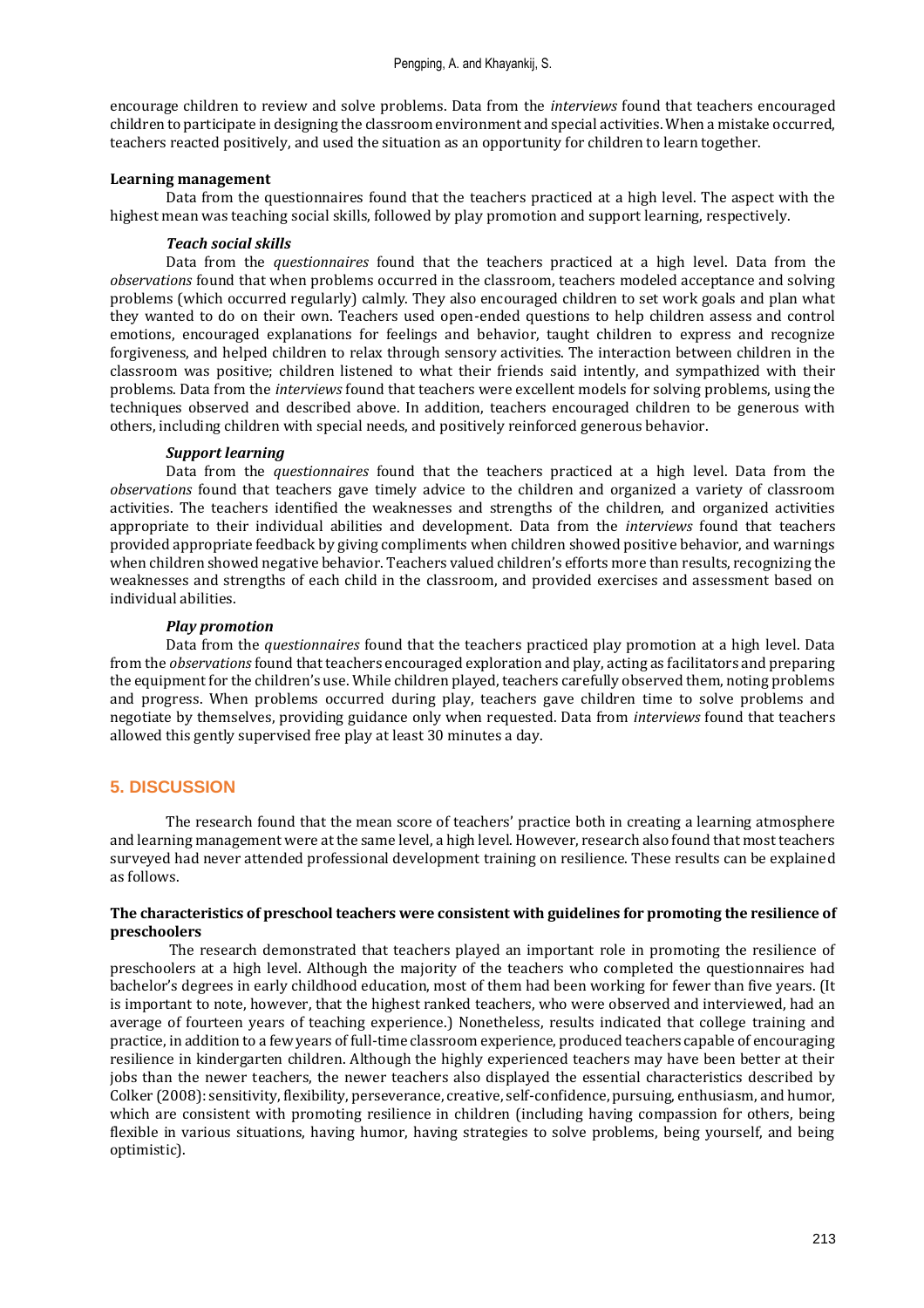#### *Creating a learning atmosphere*

Data from the questionnaires found that teachers performed at a high level in areas such as modeling, the attitude of teachers towards children, and class management. Data from observations and interviews found that teachers had a friendly, gentle manner, and were sensitive to the individuality of their students. Students interacted well with each other and with the teachers. Teachers used techniques consistent with literature, research, and practice in regard to the development and nature of children. The key was to make children an important part of organizing the classroom environment. Experts on developing resilience in children, such Gartrell and Cairone (2014), Gilligan (2000), and Pizzolongo and Hunter (2011), state that teachers strengthen children's resilience by building positive relationships with and for the child and encouraging children to form attachments to those around them, which result in the child feeling safe. In such an environment, children develop physically, emotionally, socially, and intellectually. This environment is enhanced by individual work assignments, following a daily routine, and helping children to develop problem-solving skills. This literature is consistent with Disaro (2008) and Miller-Lewis et al. (2013), who state that good relationships between children, teachers, and parents, as well as unconditional acceptance, promote resilience, even in children who face significant hardships in their lives.

#### *Learning management*

Data from the questionnaires found that teachers performed all three aspects at a high level: teaching social skills, support learning, and play promotion. Data from observations and interviews found that teachers modeled creative problem-solving. They encouraged children to regularly assess their emotions, create good relationships with others, and pursue appropriate activities, depending on their individual weaknesses and strengths. Teachers facilitated children in creative play, observing them and helping as necessary. Blackburn (2016), Collet (2017), and Nolan et al. (2014) state that teachers should train children to set goals, allow children to learn to solve problems from various situations, value the effort of children, and use a variety of teaching strategies.

The researchers found that teaching children to learn from mistakes is another factor that encourages children to have resilience. Data from the questionnaires found that teachers performed this skill at a high level, as did data from observations and interviews. The teachers regularly said, "Never mind," approaching problemsolving with warmth and kindness. According to Blackburn (2016), Nolan et al. (2014) and Petty (2014), the classroom atmosphere should be accepting, with teachers encouraging children in problem-solving through repeating activities and learning from their mistakes.

#### **Preschool teachers pay more attention to creating a learning atmosphere than to learning management in promoting the resilience of preschoolers**

The data from the questionnaires found that the average score of creating a learning atmosphere was higher than that of learning management. The researchers commented that despite a lower rating in learning management (most teachers had never attended professional development in the promotion of resilience), the teachers nonetheless encouraged children by creating a warm, trusting classroom atmosphere. Teachers were role models in the development of students' relationships with others, including classmates. Niemhom (2012) and National Association for the Education of Young Children (NAEYC) (2009) specify that preschool teachers should be good role models for children, demonstrating high self-esteem, promoting good relationships with children and parents, encouraging children to respect the differences between people, and creating an atmosphere in which all children are part of the classroom. These factors contribute to a learning atmosphere that encourages resilience.

Data from the questionnaires demonstrated that teachers scored lower in using open-ended questions to encourage children in problem-solving (preferring to answer questions themselves), and sometimes interfered too much in free play in their role as classroom supervisors. These behaviors are not consistent with the guidelines that promote resilience in children. Teachers should encourage children to manage their emotions and problems by being accepting and non-judgmental, and also allow children to practice problemsolving through free play, helping only when necessary. (Gartrell and Cairone, 2014; Gilligan, 2000; Ginsburg and Jablow, 2014; Nolen et al., 2014). As Nolan et al. (2015) state, teachers can teach social skills to children through open-ended questions and role-playing strategies. Moreover, Petty (2014) states that teachers should teach how to solve problems by modeling problem-solving step-by-step, which includes self-regulation, identifying problems, finding various solutions, and thinking about what worked before when problems arise again.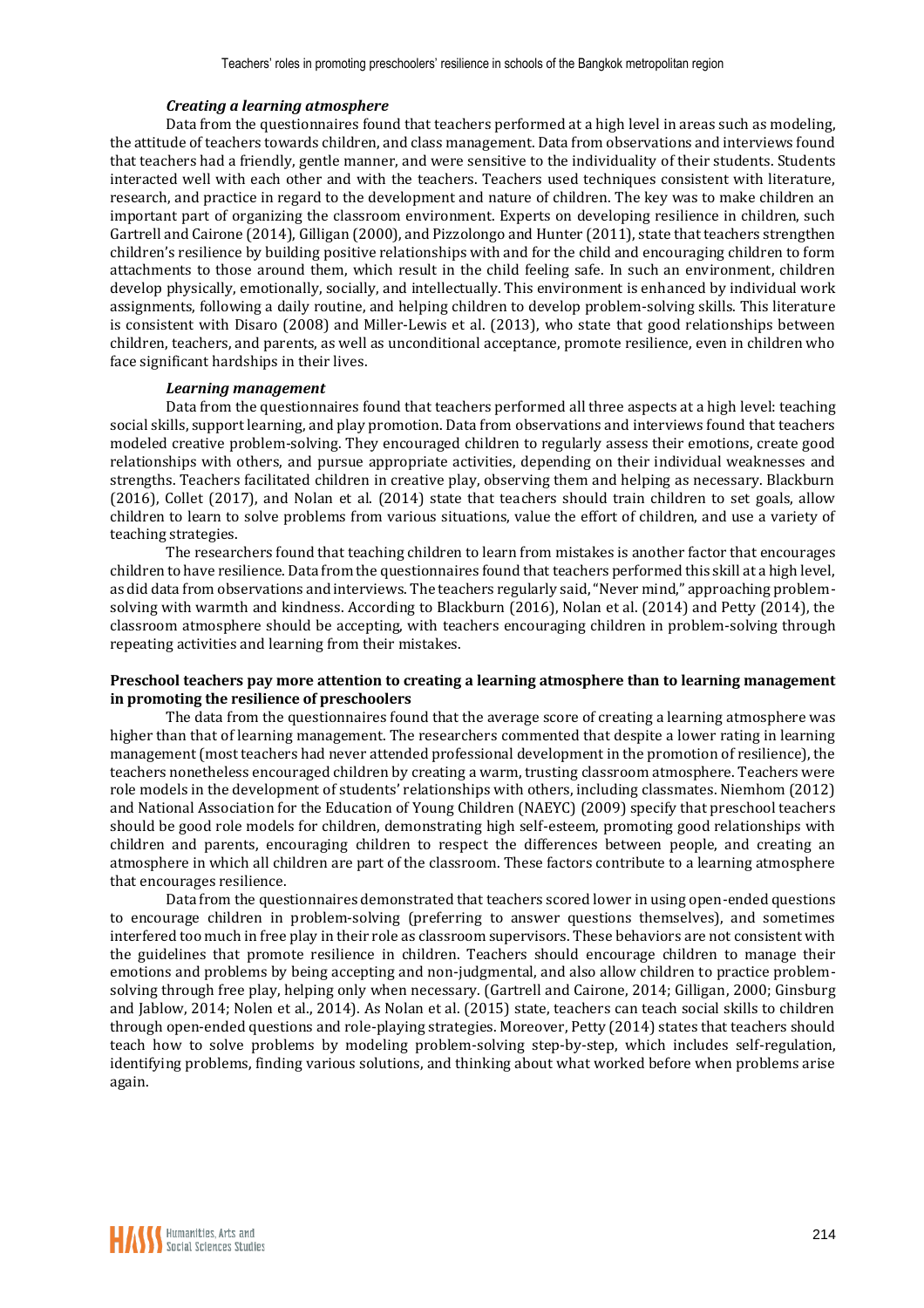#### **A classroom with children with special needs helps to teach all children to understand the feelings of others**

Data from the questionnaires found that when classrooms include children with special needs, teachers have a higher average practice score than teachers without special needs children in their classrooms. This is because the more skilled teachers were assigned to classes which contain special needs children. 19 of 20 teachers have teaching experiences over 10 years with a bachelor's degree in early childhood education. Data from the interviews of teachers with the highest mean scores revealed that, the other children learned to behave with kindness, and to help friends with special needs (for example, helping them with buttons and packing supplies, as well as with following classroom agreements). This demonstrated that a diverse classroom encouraged children to express their empathy for others and to respect individual differences. This is consistent with Sawakpan (2012), who states that inclusive classrooms not only help children with special needs to develop, but help all children in the classroom to develop. Petty (2014) states that helping children understand other people's feelings and thinking in other perspectives can help them to build resilience.

#### **Resilient teachers can manage stress effectively**

Data from the questionnaires found that teachers experienced stress not only from teaching, but from other tasks added to their workload. However, they appeared to be mentally healthy, managing stress through relaxing hobbies such as watching movies and listening to music. This demonstrated that teachers can handle stressful tasks and workloads beyond teaching. This is consistent with findings by the Local Government Association (2012), which suggests that people with high resilience can identify the causes of stress and manage stress effectively. Teachers who considered themselves to be resilient, valued resilience, and viewed their students as resilient had a high mean score of practice in promoting resilience.

## **6. CONCLUSION**

Resilience is crucial; it strengthens children from an early age to learn to live in the world and to resolve problems, including serious ones arising from factors such as social discrimination and abusive home situations. Teachers play an essential role in modeling and encouraging resilience in children from preschool onward. Both literature and research support early classroom strategies and practices for developing resilience. However, further study should be done to examine the relationship between resilience and inclusive practices of teachers who have at least one special child in a class.

## **ACKNOWLEDGEMENT**

This research was financially supported by the  $90<sup>th</sup>$  Anniversary Chulalongkorn University Fund (Ratchadapiseksomphot Endowment Fund).

## **REFERENCES**

Bernard, B. (1993). Fostering resiliency in kids. *Educational Leadership* 51(3): 44-48.

- Bernard, B. (1995). *Fostering Resilience in Children*. [Online URL: https://files.eric.ed.gov/fulltext/ED3863 27.pdf] accessed on June 25, 2019.
- Blackburn, B. R. (2016). *Motivating Struggling Learners 10 Ways to Build Student Success*. New York: Routledge.

Colker, L. J. (2008). Twelve characteristics of effective early childhood teachers. *Young Children* 63(2): 68-73.

Collet, V. S. (2017). "I can do that" creating classroom that foster resilience. *Young Children* 72(1): 23-32.

- Disaro, S. (2008). *Effects of Self-Development Psychology and Buddhist Counseling Resili*ence. *The power of university students.* Doctoral dissertation. Chulalongkorn University, Thailand.
- Gartrell, D. and Cairone, K. B. (2014). Fostering resilience teaching social-emotion skills. *Young Children* 69(3): 92-93.
- Gilligan, R. (2000). Adversity, Resilience and young people: the protective value of positive school and spare time experiences. *Children & Society* 14(1): 37-47.
- Ginsburg, K. R. and Jablow, M. M. (2014). *Building Resilience in Children and Teens Giving Roots and Wings*. Illinois: American Academy of Pediatrics.
- Grothberg, E. (1995). *A Guide to Promoting Resilience in Children: Strengthening the Human Spirit*. The Hague: Bernard Van Lee Foundation.